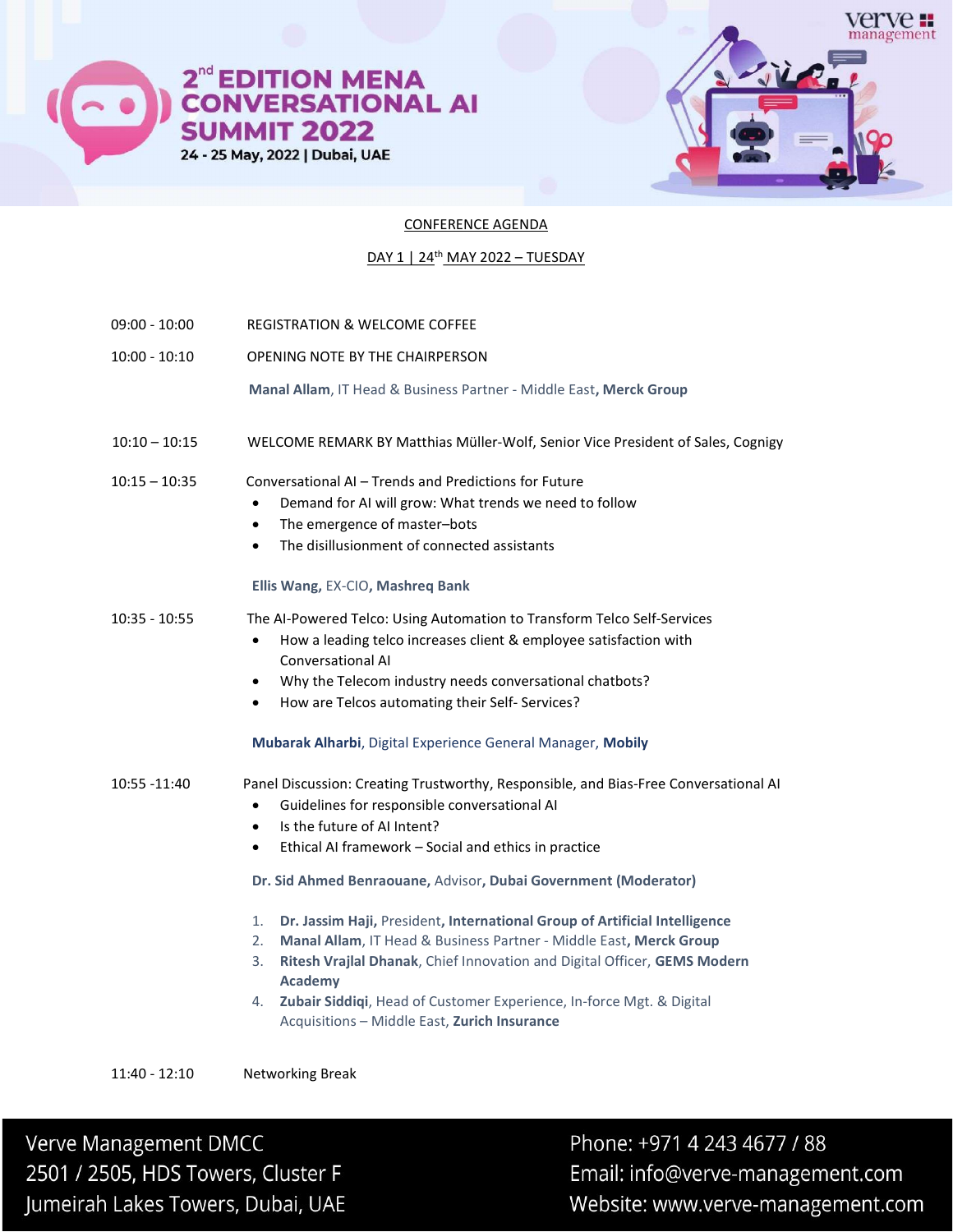



| $12:10 - 12:30$ | Elevating your customer experience with conversational channels.<br>Redefining the old model vs new model of conversational channels<br>Introducing conversational channels into business strategy<br>$\bullet$<br>How specific industries are leveraging the Omnichannel to drive ROI.<br>$\bullet$<br>Saeed Alajou, General Manager UAE, Unifonic                                                                                                                                       |
|-----------------|-------------------------------------------------------------------------------------------------------------------------------------------------------------------------------------------------------------------------------------------------------------------------------------------------------------------------------------------------------------------------------------------------------------------------------------------------------------------------------------------|
| 12:30-13:15     | Panel Discussion   Conversational Banking: A Proactive Approach to Customer Engagement<br>Importance of designing a conversational banking experience<br>$\bullet$<br>How the new generation of consumers wants to engage with their banks<br>$\bullet$<br>"How can I help you?" - How Conversational AI is changing digital banking<br>$\bullet$<br>Dr. Ahmed Darwish Elsayed, Digital Delivery Head, Bank Albilad (Moderator)<br>Aman Goel, Co-founder, Cogno AI (Exotel Speaker)<br>1. |
|                 | Dr. Waleed AlSobhi, Head of Data Science and AI, The Saudi Investment Bank<br>2.<br>Khaled Nabhan, Head of Customer Experience, Bank Audi<br>3.<br>Neale Croutear-Foy, Chief Technology Officer - Digital Banking, Apex Group Ltd<br>4.                                                                                                                                                                                                                                                   |
| $13:15 - 13:35$ | Deliver Customer Delight with Conversational AI<br>Conversational AI market today and its trends<br>$\bullet$<br>Using conversational AI to understand customer pain points<br>$\bullet$<br>Getting started with conversational AI for your business, harnessing its<br>$\bullet$<br>capabilities for CX, and measuring success                                                                                                                                                           |
|                 | Josefine Larsson, Partnerships Director- Kore.ai                                                                                                                                                                                                                                                                                                                                                                                                                                          |
| 13:35 - 14:20   | PANEL DISCUSSION   Conversational AI in Retail & Ecommerce<br>How conversational commerce is redefining retail businesses<br>$\bullet$<br>Is contactless commerce the new normal for today's innovative retailers?<br>$\bullet$<br>How successful are AI chatbot solutions for retail businesses in current times?<br>$\bullet$                                                                                                                                                           |
|                 | Moataz Ibrahim Mohamed, Head of CX-Digital transformation planning & Design,<br>Telecom Egypt - WE (Moderator)                                                                                                                                                                                                                                                                                                                                                                            |
|                 | Kartik Bhatt, Chief Operating Officer, Sharaf Retail<br>1.<br>Soula Baroudi, Head of E-Commerce & Marketing, Al Dahra<br>2.<br>3.<br>Sumit Balakrishnan, AVP (Head) Digital Products, 6thStreet.com   LM Exchange                                                                                                                                                                                                                                                                         |
| $14:20 - 14:30$ | Closing Remarks by The Chairperson and End of Day One                                                                                                                                                                                                                                                                                                                                                                                                                                     |

14:30 – 15:30 NETWORKING LUNCHEON

Verve Management DMCC 2501 / 2505, HDS Towers, Cluster F Jumeirah Lakes Towers, Dubai, UAE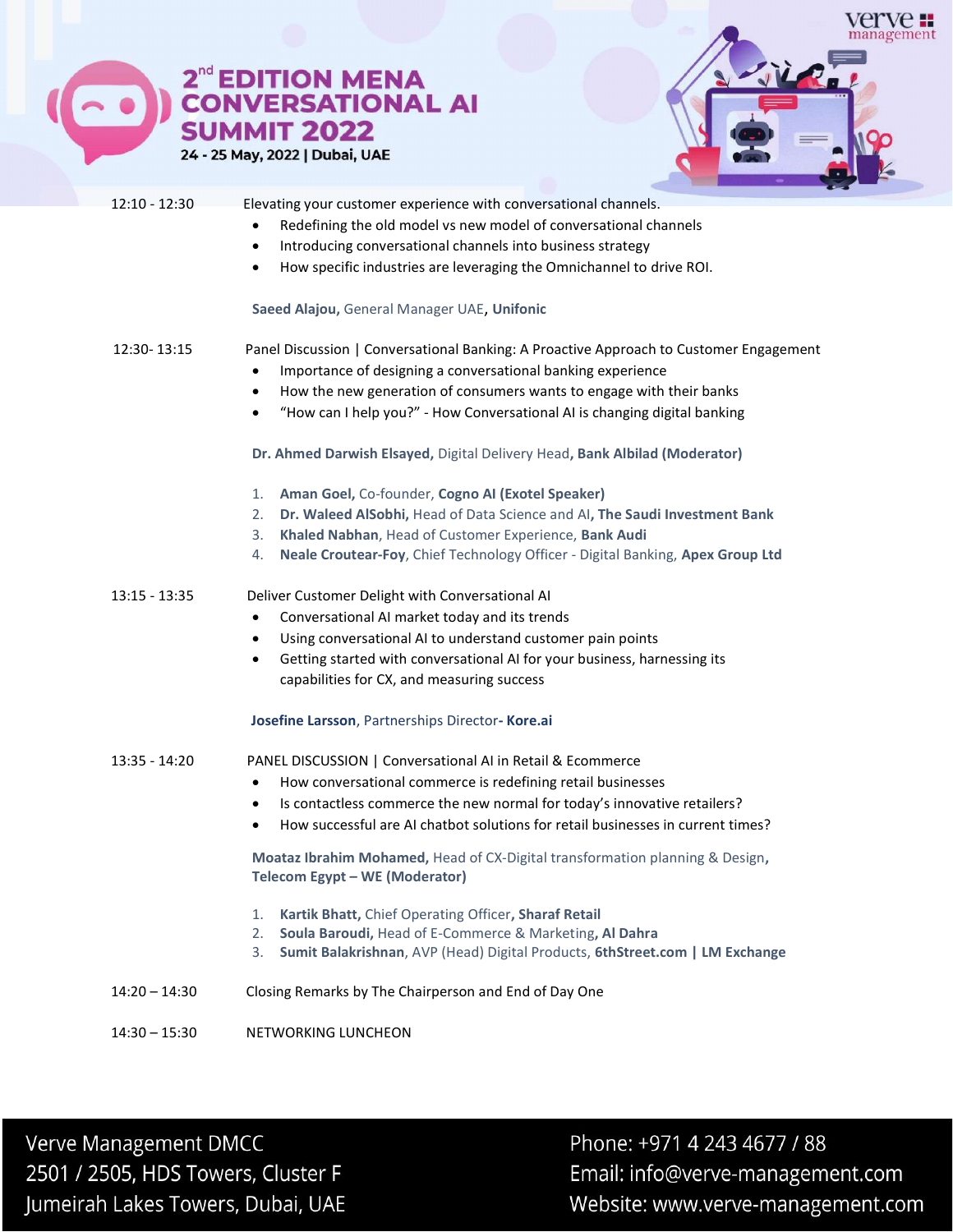

2<sup>nd</sup> EDITION MENA<br>CONVERSATIONAL AI **SUMMIT 2022** 24 - 25 May, 2022 | Dubai, UAE



## DAY 2 | 25<sup>th</sup> MAY 2022, WEDNESDAY

- 09:00 10:00 REGISTRATION & WELCOME COFFEE
- 10:00 10:05 OPENING NOTE BY THE CHAIRPERSON
- 10:05 10:25 Conversational AI in Medicine
	- Use cases of how conversational AI can support patients and what expected benefits
	- Technical background
	- Challenges facing the use of AI in patient support and what is the future outlook i.e., will AI replace doctors?

### Manal Allam, IT Head & Business Partner - Middle East, Merck Group

# 10:25 - 10:45 Ultimate Customer Experience: The power of AI in Customer Service

- Raising Customer Expectations with Millennials and Generation Z.
- Digitization & conversational-AI-centric customer service for the frictionless journey.
- Conversational Messaging: Why Customers Demand It and Why Businesses Need It.

## Wael Ali, Regional Director MEA, CM.com

## 10:45- 11:30 Panel Discussion| Conversational AI: The Next Wave of Customer and Employee Experience

- How can employee productivity be enhanced with AI-Powered personal assistants?
- Automate repetitive tasks and save time, minimizing unproductive hours
- Leveraging AI-powered personal assistants for a better employee experience

Sanjeev Madavi, Group Chief Digital Transformation Officer, Khimji Ramdas LLC (Moderator)

- 1. Ahmad Samir Metwally Abdo, CX Planning & Design Director, WE Telecom
- 2. Ahmed Refaie, Founder, CEO, and Global CIO, G.P.I. Global Partners Investments Limited
- 3. Ledi Lapaj, Director of Customer Experience, Bank-Al-Etihad
- 4. Thuraiya Mohamed Ahmed Al-Harthi, Senior Specialist Innovation & Emerging Technology Development, Ministry of Transport, Communication and Information Technology

Verve Management DMCC 2501 / 2505, HDS Towers, Cluster F Jumeirah Lakes Towers, Dubai, UAE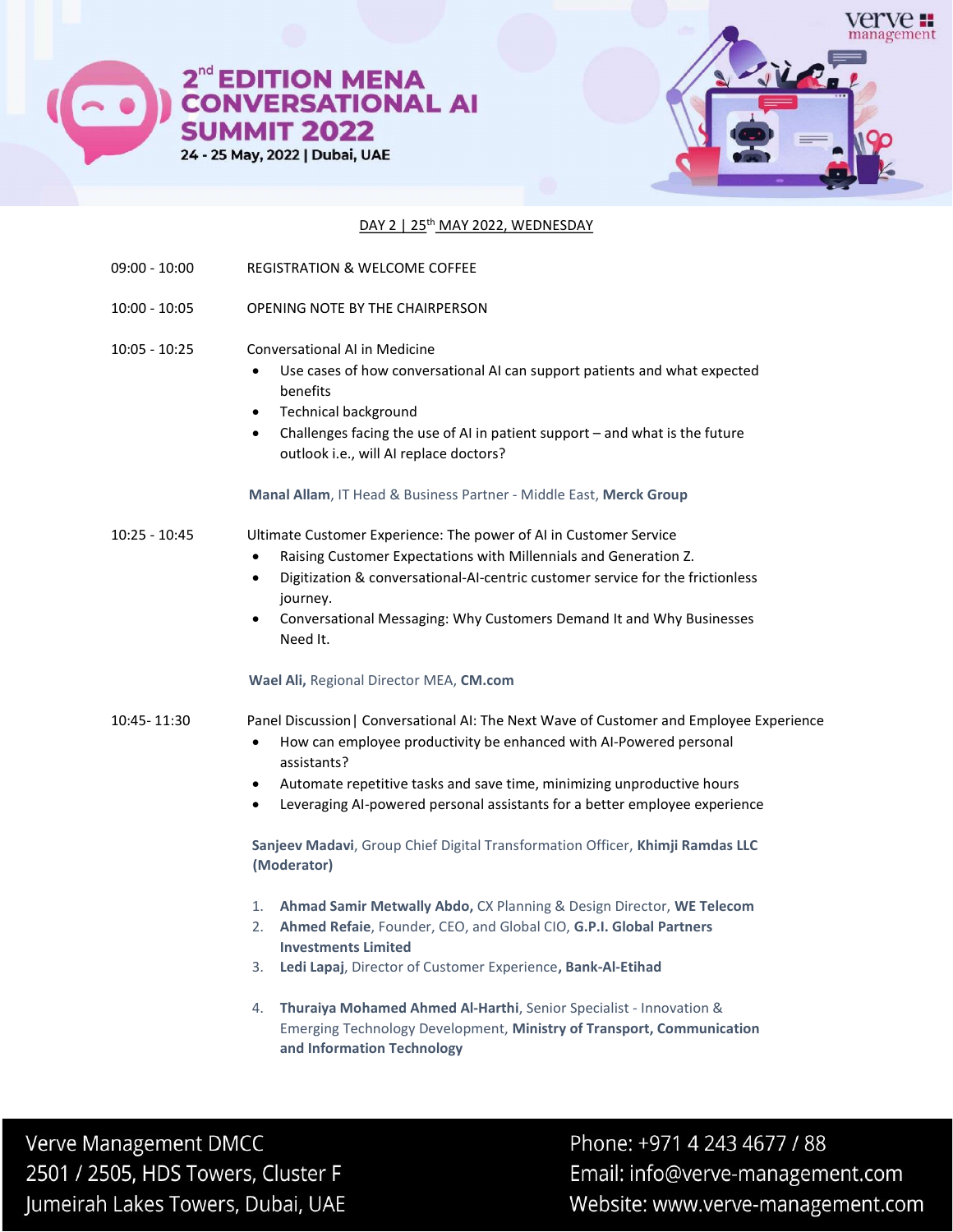

## 11:30 -11:50 Addressing the Challenges in Multi-Functional Conversational AI And Future Dialogue

- How to train conversational agents?
- How to handle complex conversations?
- How to make digital voice assistants mainstream?

Ahmad Altarawneh, Senior Strategic Consultant of Digital Transformation, Dubai Police General HQ

- 11:50 12:20 NETWORKING BREAK
- 12:20 12:40 AI-Powered Virtual Assistant and The Future of Work
	- Does the future belong to an amalgamation of Virtual Assistants with IoT?
	- Are Virtual Assistants becoming the new-age workforce?
	- Will every employee own an AI Virtual Assistant in the Future?

Sanjeev Madavi, Group Chief Digital Transformation Officer, Khimji Ramdas LLC

- 12:40 13:25 Panel Discussion | The Future of Chatbots and Customer Service
	- Why a chatbot is far more than a simple messaging service
	- Impact of chatbots on cutting costs and improved CX during busiest times
	- Sentiment analysis providing human-like personalized customer service

Disha Shah, Senior Vice President - Conversational Tech Solutions, Bobble AI (Moderator)

- 1. Ahmad Altarawneh, Senior Strategic Consultant of Digital Transformation, Dubai Police General HQ
- 2. Dr. Khaled Alhazmi, Director, National Center for Robotics and Internet of Things Technology, KACST
- 3. Sanjeev Madavi, Group Chief Digital Transformation Officer, Khimji Ramdas LLC

## 13:25 – 13: 45 Smarter Customer Service with Call Deflection & AI-Powered Automation

- How Chatbots can enhance a Call Deflection strategy
- IVR to Digital: Call Deflection in a Snap
- Call deflection beyond cost reduction and better customer experiences

#### Ledi Lapaj, Director of Customer Experience, Bank-al-Etihad

- 13:45 14:05 Application of Conversational AI in Complex Operations
	- AI as data watchdog: Sharp eye on inventory tracking
	- Improving workflow between users: Making communication seamless
	- Reducing quality issues and increasing customer satisfaction

**Verve Management DMCC** 2501 / 2505, HDS Towers, Cluster F Jumeirah Lakes Towers, Dubai, UAE